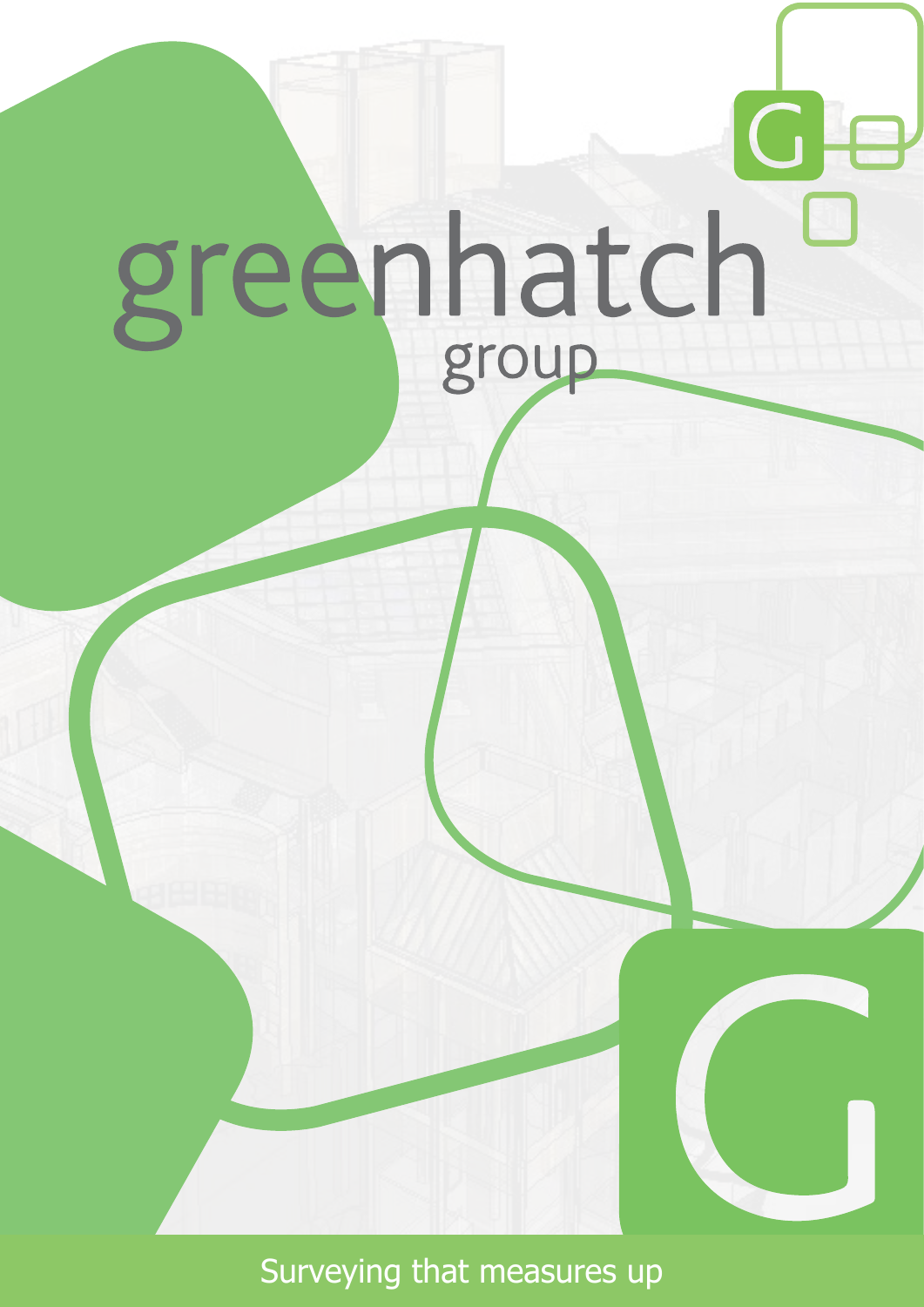# $\overline{G}$ e greenhatch



Established in 1988 Greenhatch Group has been and continues to be, a source of high quality topographical and measured building survey information across the construction and development sectors. The group has grown to encompass all aspects of measured surveys, and has survey engineering & 3D scanning divisions with a dedicated Revit and Building Information Modelling department. Greenhatch Group employs more than 75 staff over 4 offices in two countries.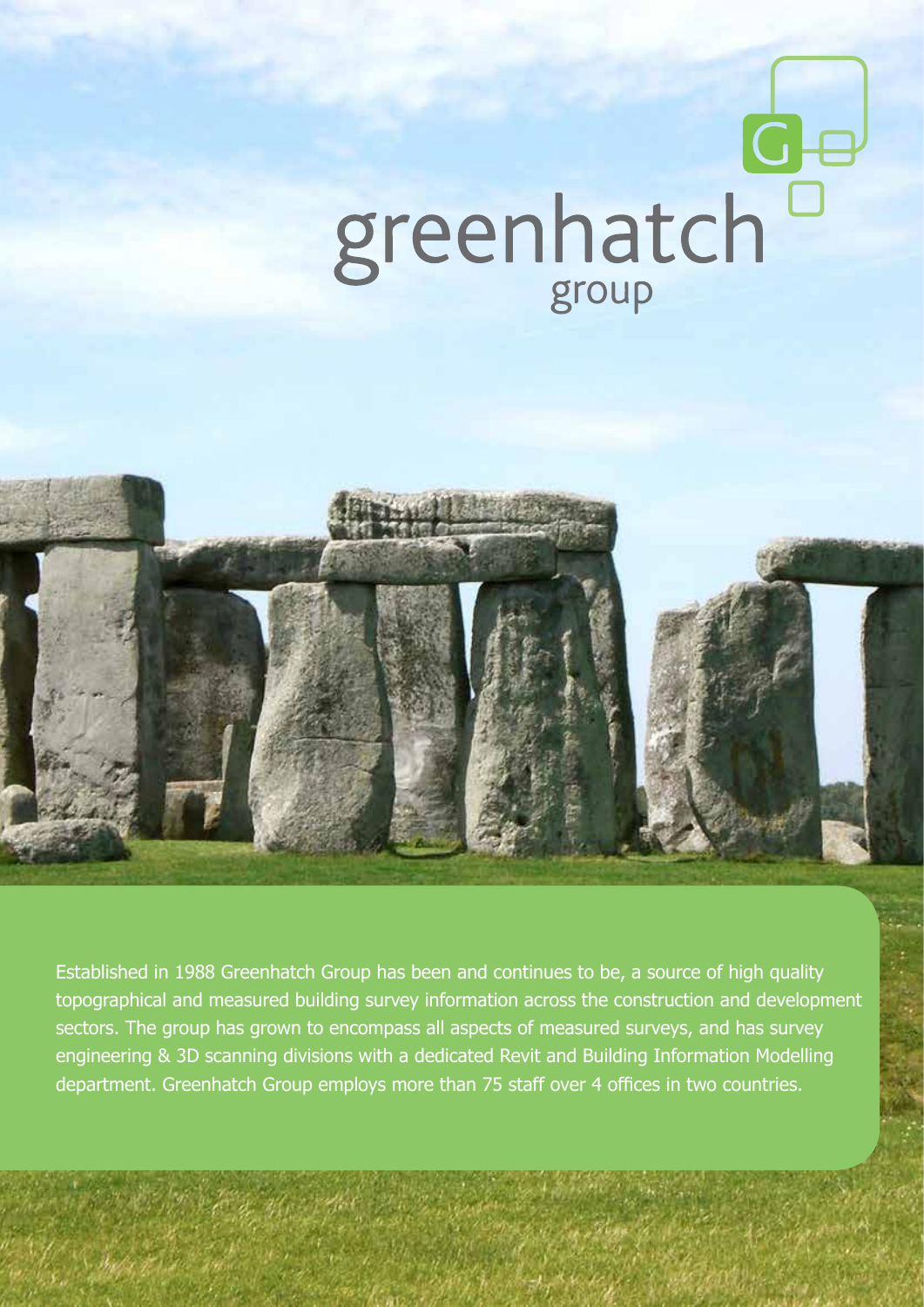### **Disciplines within the Group include:**

- Topographical Surveys
- Measured Building Surveys
- 3D Laser Scanning
- Revit Modelling
- Building Information Modelling (BIM)
- Engineering & Setting Out Services
- Underground Utility Surveys
- Rail Surveys



We believe that accurate clear and quality measured survey information is not only the reason our clients return to Greenhatch, but also our strength in communication and the strong relationships we develop with our clients.

#### **We provide services to many market sectors including:**

- **Commercial**
- Retail
- Residential
- Leisure
- Education
- Health
- Construction
- Development
- Infrastructure
- Railways
- Heritage



#### **Our current client base includes local and national:**

- **Architects**
- Consulting Engineers
- Building Contractors
- House Builders
- Planners
- Developers
- Landscape Architects and Garden Designers
- Local Government
- Private Individuals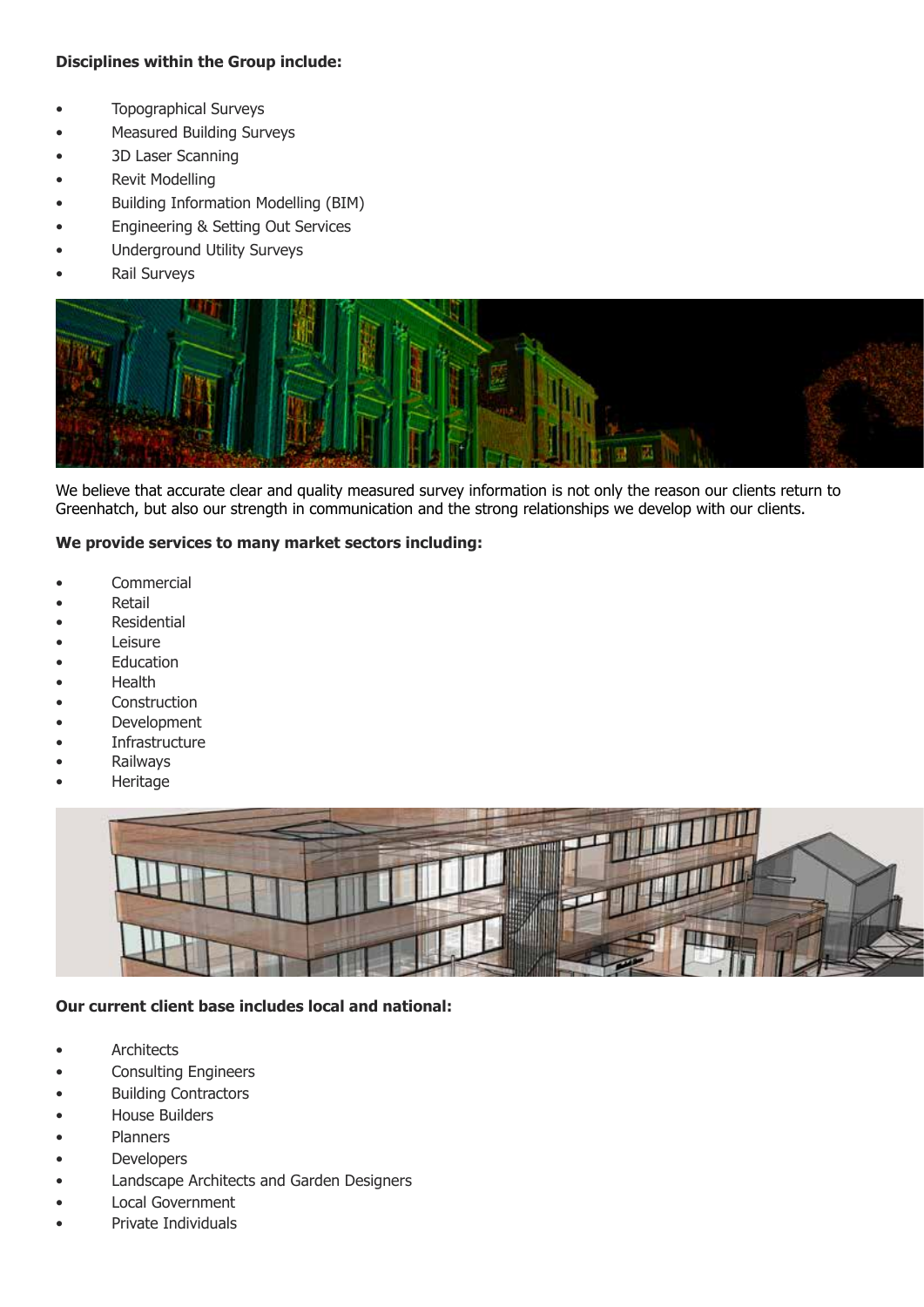

Greenhatch Group understands that sites can come in all shapes and sizes and the company always responds to projects no matter the size, large or small.

We constantly provide topographical surveys on sites ranging from single building plots to multi-acre development sites, from farm tracks to motorways and small domestic gardens to National Parks.

We cover many aspects within this division

- Topographical Surveys
- Hydro/ Section Surveys
- Photo-montage Surveys
- Land Registry Compliant Plans
- Boundary Disputes
- Infrastructure Surveys



# **Measured Building Surveys**

The Building Survey Division within Greenhatch Group undertake measured • surveys on all types of structures and properties.

Projects undertaken range from single terraced properties through to large shopping centres, schools, commercial offices and multiple property portfolios.

As we are able to deploy multiple survey crews we can complete surveys that have restricted timeframes easily, such as schools, and with our three offices situated through the main spine of the country any site within the UK is accessible within a couple of hours.

- Floor Plans, Elevations, Sections
- Rights of Light Surveys
- Area Calculations and Reports
- **Lease Plans**
- AVR's (Accurate Visual Representation)
- Photographic Surveys and Virtual **Tours**

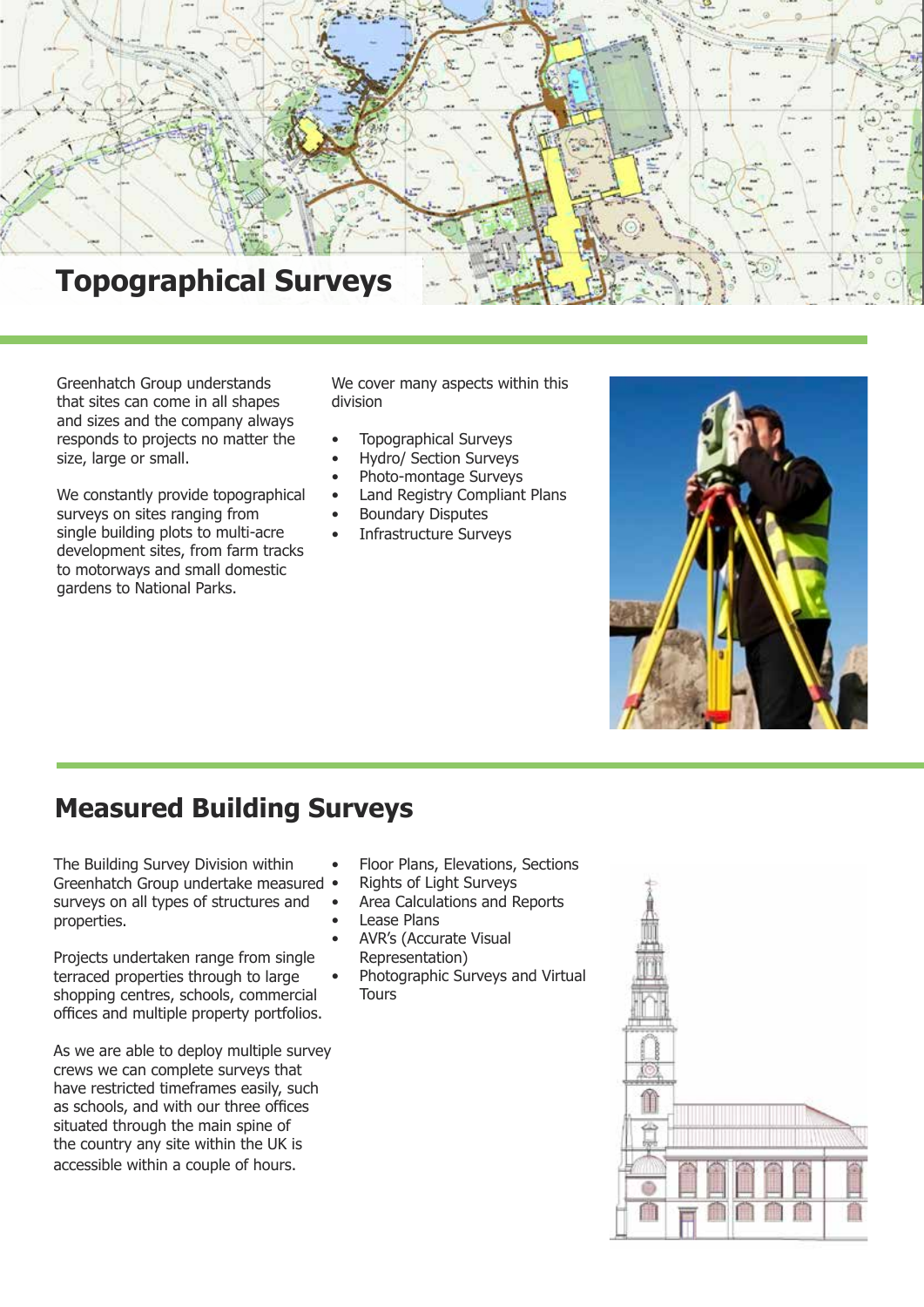

Greenhatch Group has vast experience within the field of 3D Laser Scanning, being one of the first surveying practices in the U.K. to purchase and utilise the original and ground-breaking Cyrax Laser Scanning System.

3D Laser Scanning technology is utilised throughout all the various disciplines as a way of providing high quality and accurate data whilst at the same time providing efficient and time saving solutions on site.

Millions of measurements are captured on site by the laser scanner creating a 3D point cloud, this data can be issued in various formats.

We are proud to have been selected by English Heritage to provide Metric Services using Laser Scanning technologies and within the last 2 years we have also provided similar services for the sister organisation, Historic Scotland.

#### **Benefits:**

- Cost & time savings
- Accurate data collected
- Measurements collected remotely - ideal for sites with Health & Safety restrictions
- Reduced site re-visits



# **Colourised 3D Point Clouds**

Utilising the Z+F M-Cam, motorised and calibrated camera solution, both our Leica HDS 6200 & Z+F Imager 5010 phased based scanners can capture high resolution point cloud data that can be colourised to provide exceptionally high quality colourised 3D point clouds.

In the field, images are saved to the scanners internal hard drive together with calibration statistics, enabling accurate and realistic imaging to be overlaid on to each separately acquired laser scan.

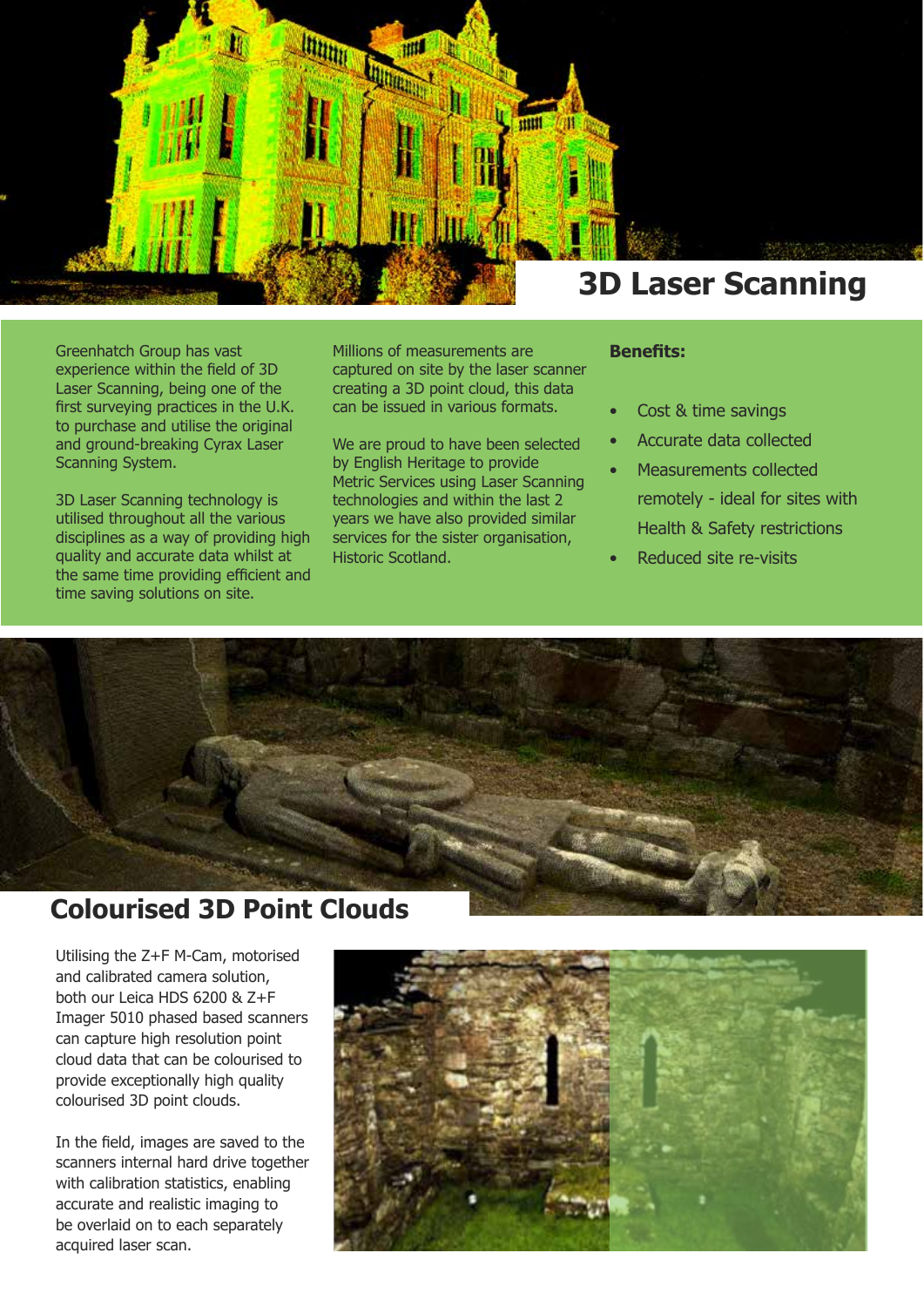

With the use of the Autodesk Revit Architecture Suite, the Greenhatch Group can provide conventional survey drawings in a single foundation data base, providing 2D and 3D views along with area and material schedules.

In addition, by utilising modern site data capture methods such as 3D laser scanning, Revit point cloud tools can connect laser scans directly into the Building Information Model (BIM) process, helping to accelerate the production of As-built drawn data.

The main advantages of Revit Based Building Information Models are:

- Bidirectional Association (2D & 3D Visualizations)
- Scheduling (scheduling of any materials, surfaces and areas)
- Design Visualization (surface materials & rendering applications)
- Performance (memory intensive tasks are instantaneous)
- Built specifically for BIM (an integrated process for reliable data)



# **Engineering Surveys**

Greenhatch Engineering department offers a wide range of services to facilitate any engineering projects.

- Site Setting out services
- Verticality checks of steel work, concrete structures
- Precise monitoring
- Façade monitoring
- Primary control establishment
- Establishment of main grid lines and level datums
- As-Built surveys post construction
- Trouble shooting/ error problem solving
- Floor Slab deformation surveys

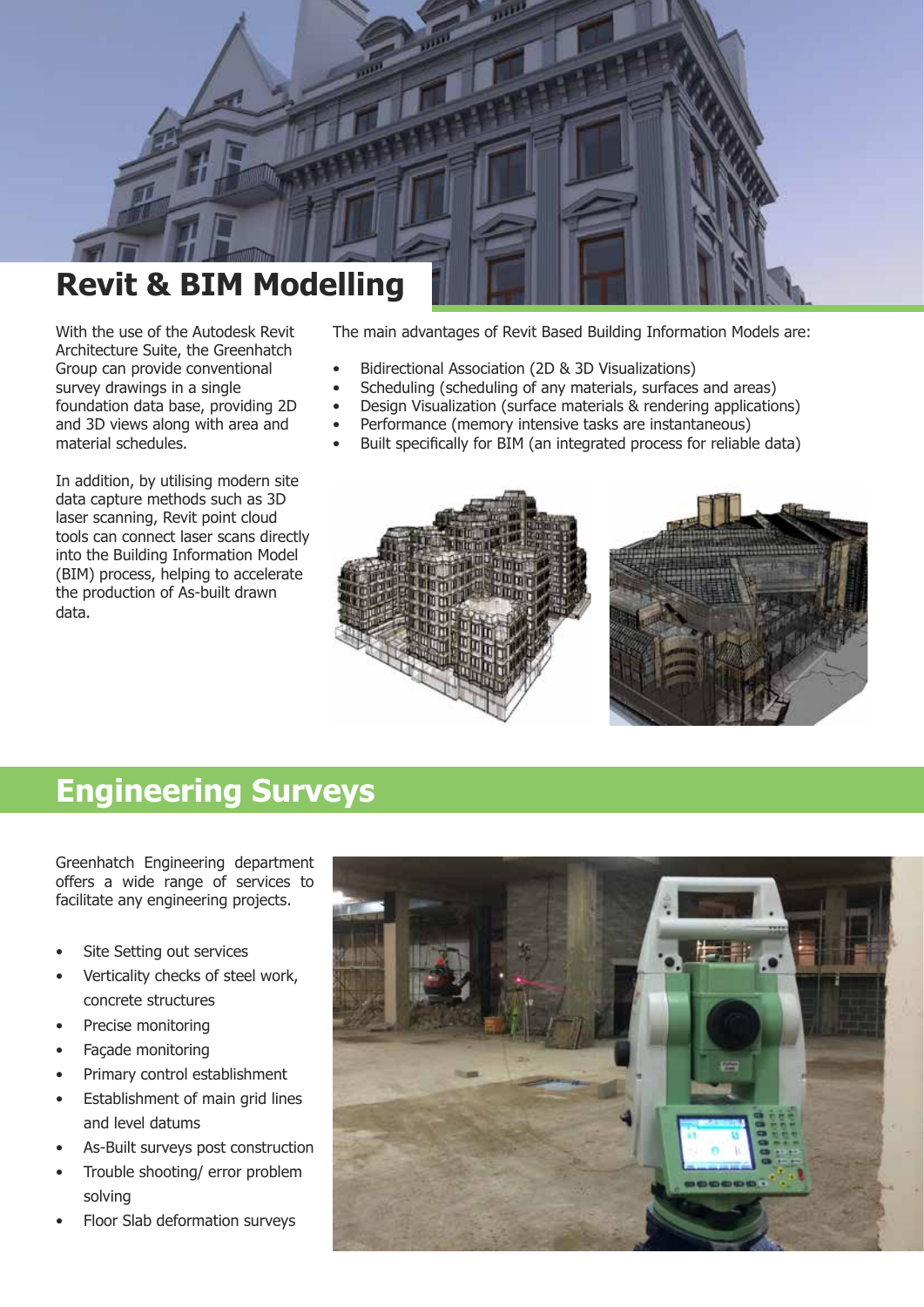

Greenrail Solutions Ltd is a company set up within Greenhatch Group that specializes in rail survey projects; it offers a wide range of surveying services to facilitate any project with full accreditation through link-up.

- Track geometry and gauging surveys
- Structure and tunnel profiling
- OHLE height and stagger surveys
- Level crossing surveys
- As-built surveys
- Tramway surveys
- Survey and monitoring software
- HDS laser scanning surveys and data processing
- GPS linear control networks for railways
- Fully automated and manual monitoring systems
- Railway Surveys

# **Utility Surveys**

greenrai

solutions ltd

Through Partner Companies Greenhatch Group is able to offer a full and comprehensive Utility Surveying service which covers all elements of utility tracing from GPR/CCTV survey to the procurement of utility service records.

Services we include are

- Utility Mark Out
- Utility Mapping
- CCTV Condition Surveys.
- Utility Record Searches
- Petrol Forecourt Utility Tracing
- Borehole & Trial Pit Clearance
- Ground Penetrating Radar Surveys (GPR)





# **Hydrographic Surveys**

We offer a wide range of hydrographic and bathymetric surveying services. Utilising the most up to date remote sonar surveying technology, along with inflatable boats and rope access teams, has enabled us to deliver a valuable service to our clients.

- Watercourse Cross Sections
- Pond, Lake and Reservoir Surveys
- Harbour Surveys
- Watercourse Structure Surveys (Measured)
- Data available in EA format, ISIS and HECRAS formats.